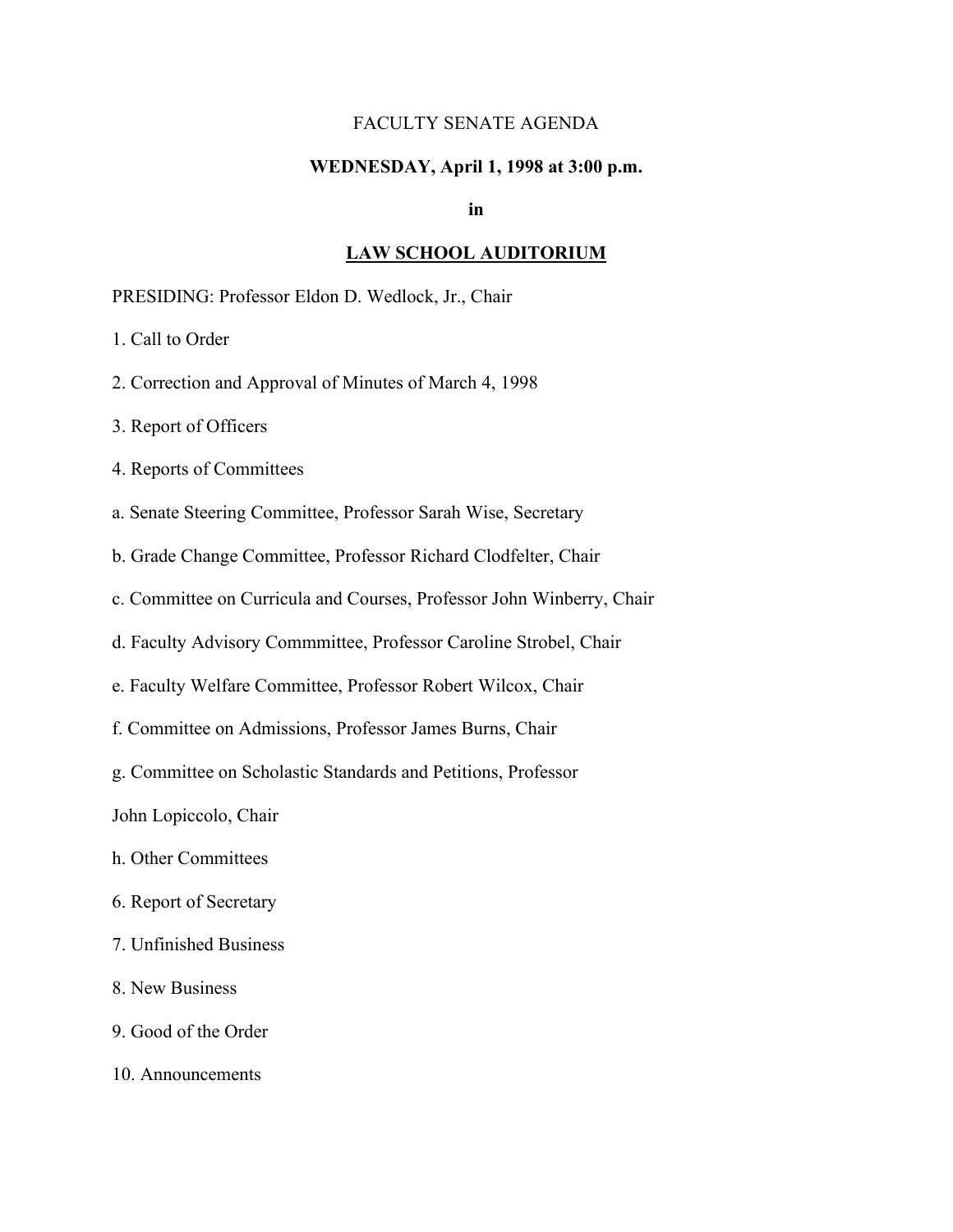NOTE: This meeting will be broadcast live via statellite to all USC campuses by the Department of Distance Education and Instructional Support on State Circuit 322. Please check with your local media coordinator for the specific channel on your campus.

## ATTACHMENTS:

1. Report: [Grade Change Committee.](http://radon.qa.sc.edu/wwwarchives/faculty/senate/98/agenda/0401.gcr.html)...................... pp. 34 - 36

2. Report: [Committee on Curricula and Courses.](http://radon.qa.sc.edu/wwwarchives/faculty/senate/98/agenda/0401.cc.html).......... pp. 37 - 44

Sarah Wise

Secretary

[WISE@GWM.SC.EDU](mailto:wise@gwm.sc.edu)

All materials **except** grade change report and parts of curricula and courses

report are or soon will be on the World Wide Web under**: http://www.sc.edu/faculty/index.html**

# **FACULTY SENATE MEETINGS**

April 28, 1998 - Following **General Faculty Meeting**

(Which starts at 2:00 p.m.)- Law School Auditorium

# **GENERAL FACULTY MEETING**

April 28, 1998 - **2:00 p.m.** - Law School Auditorium

**Committee Meeting Dates**